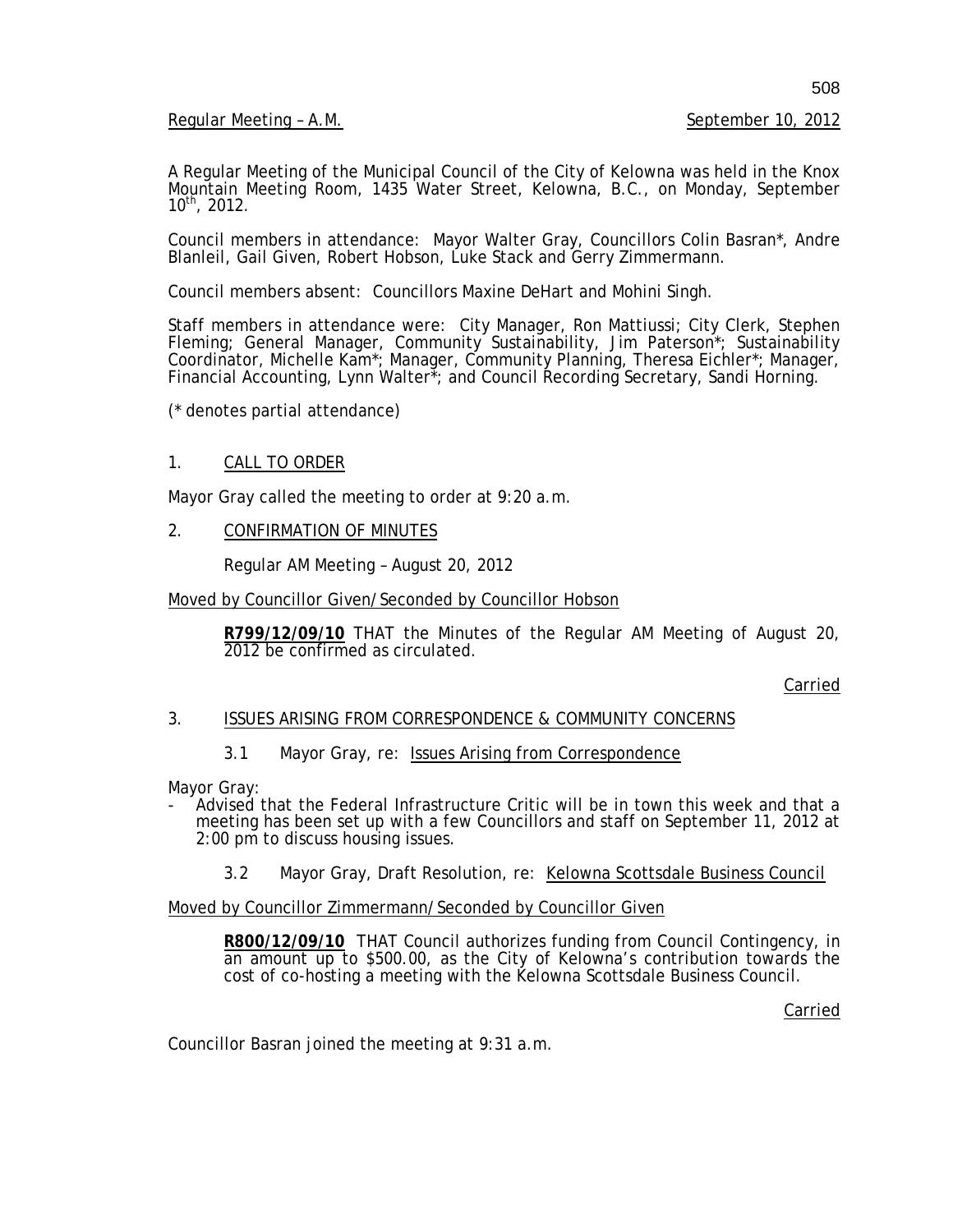# 3.3 Mayor Gray, re: Agricultural Advisory Committee

Mayor Gray:

- Inquired if BC's new Minister of Agriculture, Norm Letnick, should be invited to speak with the City's Agricultural Advisory Committee.

Council:

- Advised that the Agricultural Advisory Committee is not the appropriate venue and if an invitation was extended, it should be to speak with Council.
	- 3.4 Mayor Gray, re: Proclamations

- Council:<br>- Discussed the merits of Proclamations.
- Requested that staff provide a list of Proclamations done in 2012 so that Council can have an open discussion with respect to whether or not Council should continue with the practice. The report back to Council does not have to be scheduled until sometime in January/February 2013.
	- 3.5 Mayor Gray, re: PGA Canada

Mayor Gray:

- Confirmed that he forwarded Council an email Memo regarding the PGA Canada and provided an update.
	- 3.6 Councillor Basran, re: RCMP

Councillor Basran:

Requested that Superintendent McKinnon be invited to address Council regarding the safety and security of the City.

City Manager:

- Advised that Superintendent McKinnon is scheduled to report to Council bi-yearly and believes that he is scheduled to appear before Council in October.
	- 3.7 Councillor Basran, re: Council Meeting outside of City Hall Local High School

Councillor Basran:

Inquired if there was any interest in holding a Council Meeting at a local high school.

Council:

- Discussed the logistical and curriculum challenges.
	- 3.8 Councillor Stack, re: DKA and the Ellis Street Truck Route

Councillor Stack:

- Advised that the Downtown Kelowna Association inquired if the temporary closure of Ellis Street as a truck route could become permanent.

Council:

- Discussed the advantages and challenges, including:
	- o the lack of bike lanes north of Highway 97;
	- o the impact on Bankhead Elementary students crossing Gordon Drive;
	- o Ministry of Transportation input; and<br>o Impacts on residential uses along Gor
	- Impacts on residential uses along Gordon Drive.